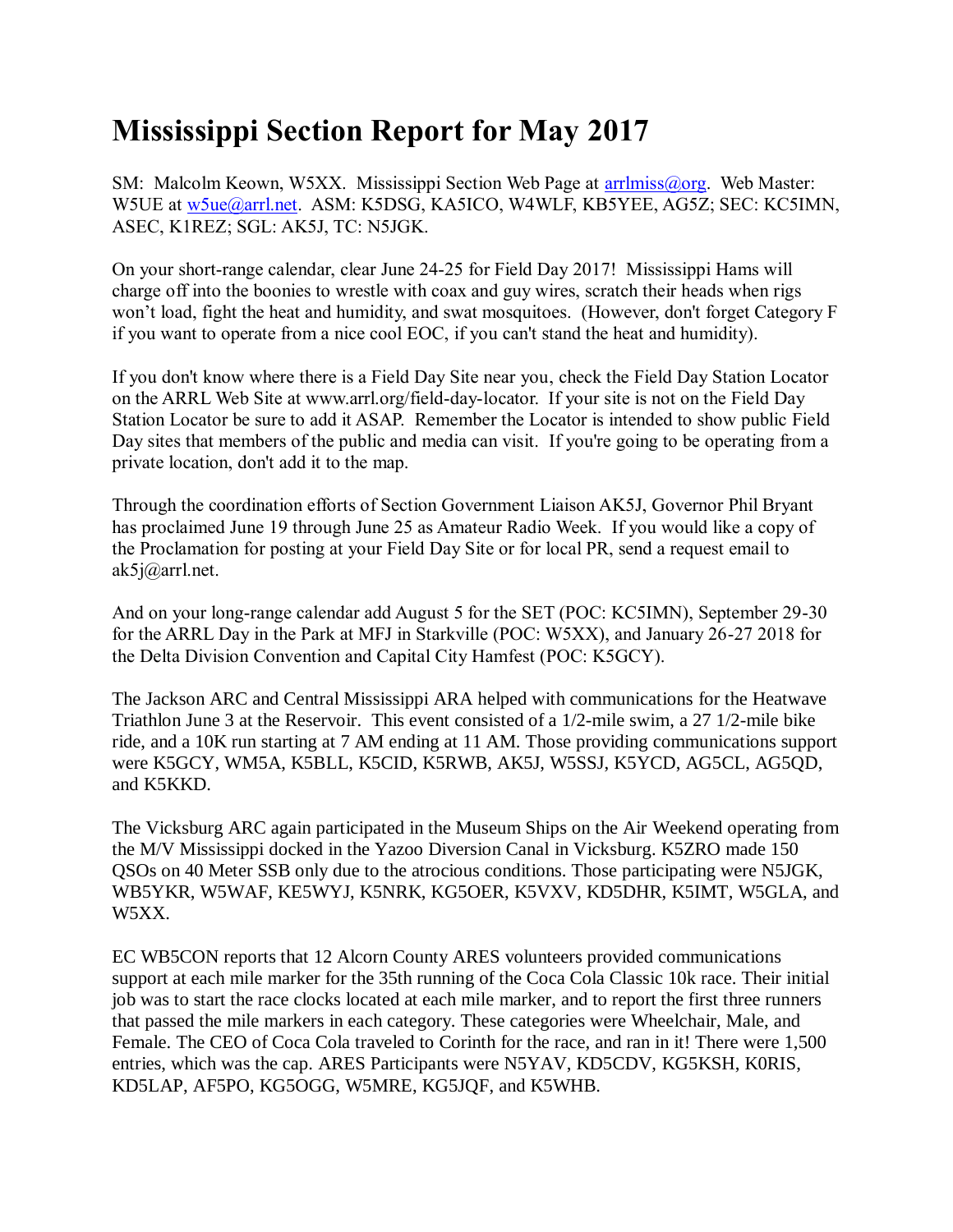DEC N5ZNT notes that on 27 May 2017 Lincoln County ARES conducted and antenna party at Homes Water Park in Tylertown in preparation for Special Event Station activation on June 3. June 2017.

The Bluff City Two Meter Net is planning to practice traffic handling by EC N5KDA passing a message to checkins, who regularly meet the MSPN, and then the recipients taking the traffic to the MSPN to pass. Let's see how this good idea works out.

DEC KB0ZTX advises that NW MS ARES assisted with storm response and damage assessments thereafter for the May 27 wind event.

EC KF5WVJ reports that DeSoto County ARES had 6 members take the Disaster 101 and Damage Assessment course offered by MEMA at the county EOC. In addition, four ARES members assisted with SAR with the Lake Patrol during Memorial Day Weekend on Arkabutla Lake.

Welcome to the following new Hams in Mississippi in April: KD5TDF, James – Booneville; KG5TFX, Adam – Falkner; KG5TFZ, William – Saucier; KG5TGA, Kenneth – Biloxi; KG5TGB, Jean – Gulfport; KG5TGI, Wyatt – Clinton; KG5TGJ, Nathan – Ridgeland; KG5TGK, Joseph – Ridgeland; KG5TGL, Claire – Ridgeland; KG5TGM, William – Raymond; KG5TGY, William – Starkville; KG5THA, James – Canton; and KG5TLU, Joshua – Starkville.

Welcome to the following new ARRL Members in April: K5CPO, Ronald – Clinton; K5GET, Carroll – Oxford; KG5HVQ, Stacey - Ripley; W5JDH, Jack – Gulfport; KE5PTO, Dave – Waveland; K5RDN, Michael – Hattiesburg; KG5RNM, Mark – Union; KG5SJD, Charles – Brandon; KG5SQZ, Maury – Terry; and KG5SWA, Mike – Madison.

As of May 31, ARRL Membership in Mississippi was 1,056 down 6 from the last report on April 30. Not good.

Congratulations to the following on their upgrades in April: KG5MFR, Dennis – Southaven; KG5RTF, Marlyn – Biloxi; KG5SEP, Jason – Biloxi; KG5SSB, Daniel – Tupelo; and KB5SSG, Troy – Olive Branch;

Congratulations to AB5OR for being presented with the Top Tester Award by the Flex Radio Alpha Team.

Regret to report the passing of N5FG of Wiggins. Floyd was mentor to many new Hams on the Gulf Coast. In addition, he was the President of the 599 DX Association, Past Manager of the W5 QSL Bureau, and Past Manager of the CQ Worked All Zones Award. He will be greatly missed.

Also, regret to report the passing of K0NNO of Diamondhead. George was a retired Navy veteran and later a hospital equipment manager in Colorado. He was very active on VHF having DXCC and WAS on 6.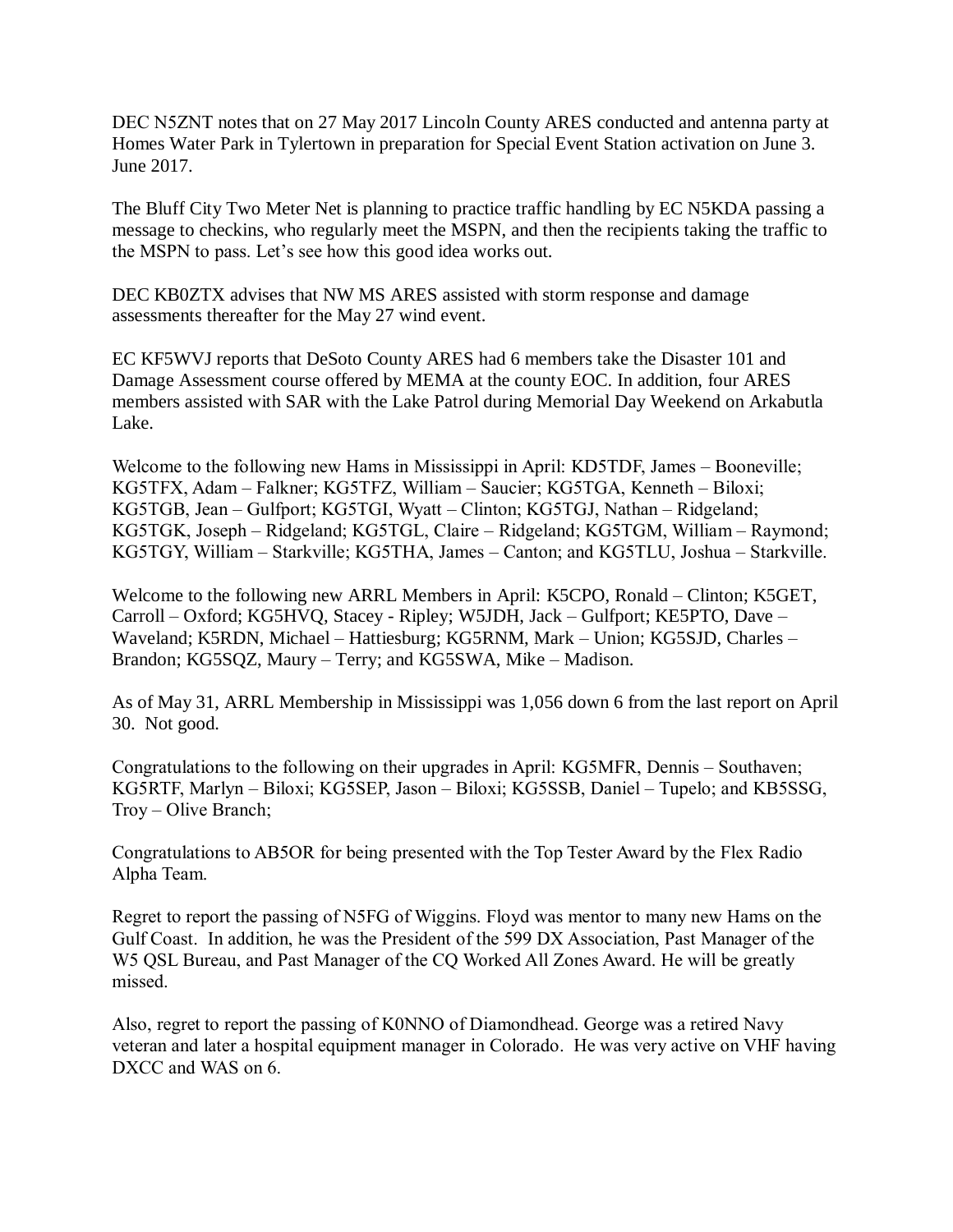SEC/ASEC/DEC Reports for April 2017: KC5IMN (SEC), K1REZ (ASEC), WX5N (NE MS), N5ZNT (SW MS), and KB0ZTX (NW MS).

EC Reports for May 2017: KG5AVT (AEC)(Rankin), KE5BSB (Itawamba), WB5CON (Alcorn), AE5FK (Walthall), KF5IAY (Carroll, Montgomery), KA5ICO (Chickasaw), KF5IMA (Lafayette), KC5IIW (Scott), N5KDA (Adams), AD7KJ (Franklin), N5LJC (Marion), KF5MWE (Clarke), WX5N (Prentiss), AF5PO (Tishomingo), AE5QP (Greene), AA5SG (AEC) (Jones), AE5SK (AEC) (Copiah, Hinds, Madison), WA5TEF (Lee), K5VBB (Lamar), KF5WVJ (DeSoto), N5ZNT (Amite, Lincoln, and Wilkinson), and KB0ZTX (Marshall).

Club Newsletter/Reports (Editor): Meridian ARC Spark Gap (W5MAV).

HF Net Reports - sessions/QNI/QTC (Net Manager)

Hattiesburg ARC 10M Simplex Net 3/15/0 (KD5XG)

Magnolia Section Net 30/1044/6 (KA5ICO)

MS Baptist Hams Net 3/9/0 (WF5F)

MSPN 31/2517/14 (K5NRK)

MPP Net 4/45/0 (W5DIX)

MS ARES Net (Digital) 2/21/0 (K1REZ/W5DIX)

MS Skywarn Net (Digital) 2/9/1 (K1REZ)

MS RACES Net (Digital) 1/5/1 (K1REZ)

MS Winlink Net (Digital) 5/244/697 (K1REZ)

MS NBEMS Traffic Net (Digital) 5/65/60 (K1REZ)

MS Skywarn Traffic Net (Digital) 1/8/6 (K1REZ)

VHF Net Reports - sessions/QNI/QTC (Net Manager)

Alcorn County ARES Net 5/67/0 (WB5CON)

Bluff City ARES 5/94/0 (N5KDA)

Booneville and Prentiss County Weekly Net 5/68/0 (WX5N)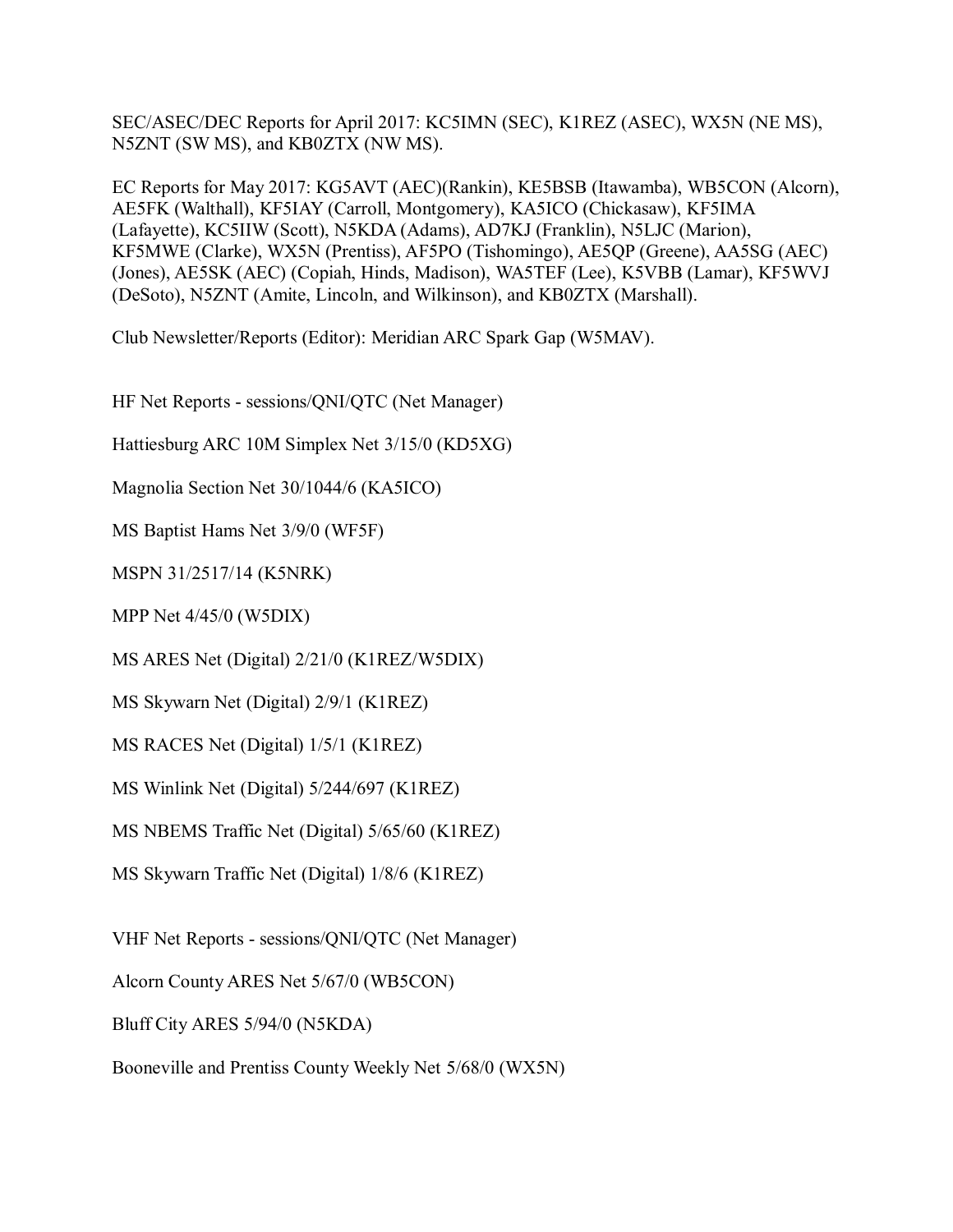Capital Area Emergency Net 4/51/0 (K5XU)

DeSoto County Emergency Training and Information Net 5/92/0 (KF5WVJ)

Greene County EM Com Team 2/16/0 (AE5QP)

Hattiesburg ARC Emergency 2M Net 4/49/0 (KD5XG)

Hattiesburg 2M Simplex Net 1/8/0 (KD5XG)

Itawamba County ARES Net 4/74/0 (KE5BSB)

Jones County ARES Net 4/41/0 (AA5SG)

Lowndes County ARC Net 5/69/0 (KF5AZ)

Marion County HRC Net 5/39/0 (N5LJC)

Marshall County ARES – meets with DeSoto County 4/4/0 (KB0ZTX)

MDXA Net 5/31/0 (N5GD)

Meridian Area Emergency Net 4/46/0 (KD5GWM)

Metro Jackson ARES Net 5/46/0 (AE5SK)

MPP 2M Net 4/45/0 (W5DIX)

MLEN 4/32/0 (K5NRK)

MSU ARC 5/58/0 (N5OMK)

Northeast Mississippi Skywarn Net 5/62/0 (WA5TEF)

Olive Branch ARC Net 17/90/0 (K5OLV)

Rankin County ARES Net 4/65/0 (KG5AVT)

Scott County ARES Training Net 4/38/0 (KC5IIW)

Scott County ARES Simplex Net 2/6/0 (KC5IIW)

Southeast MS ARES Net 4/60/0 (K5VBB)

Southwest MS ARES Team 2/7/0 (N5ZNT)